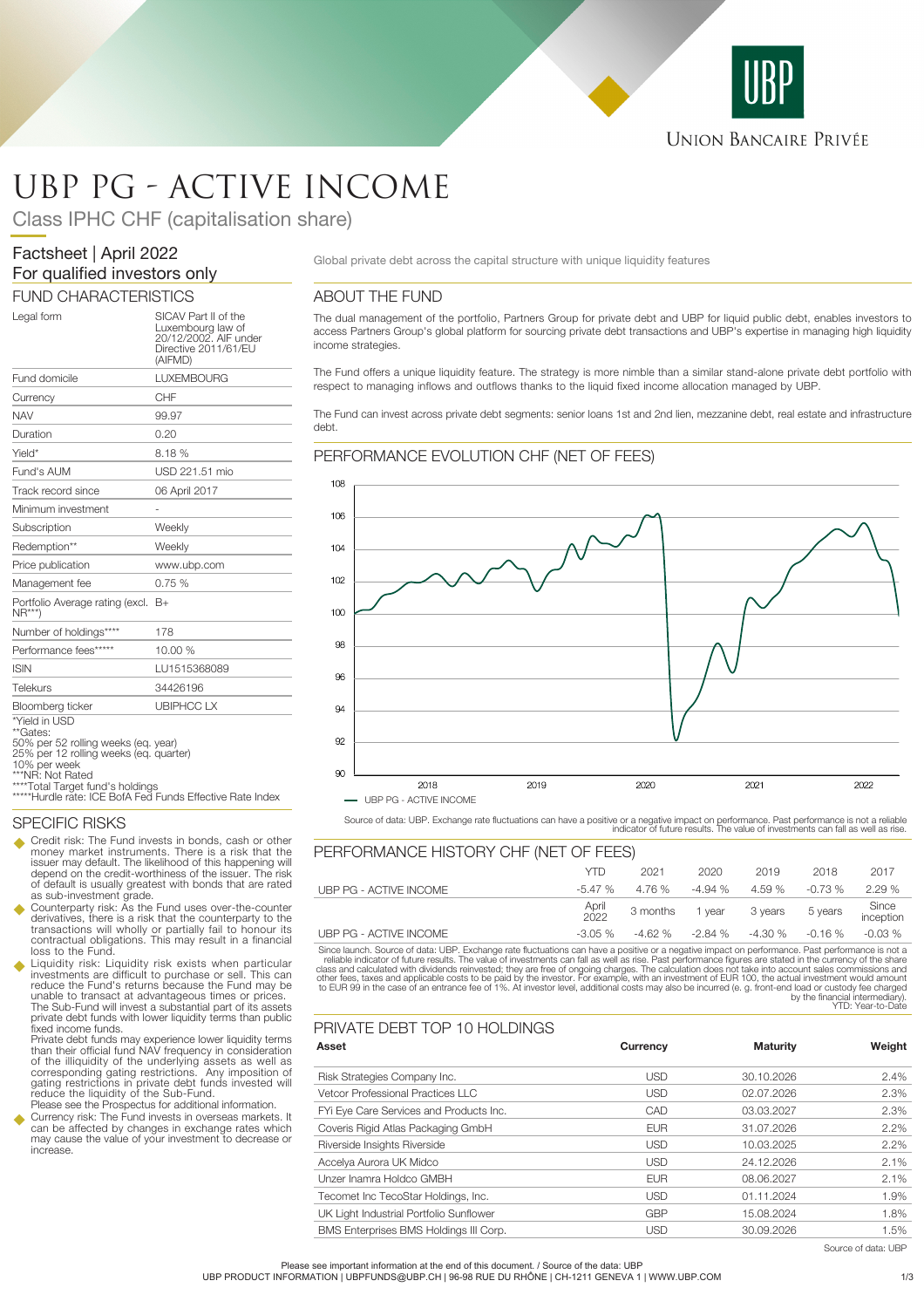# **UBP PG - ACTIVE INCOME**



#### $30%$ 20% 17.8% 16.7% 14.7% 10.8% 10% 8.1%  $\frac{7.2\%}{9.1\%}$  6.7% 9.1% 6.7%6.2% 2.7%  $0%$ Consumer Congumer Telecom. Energy Other / Cash Health Care Financials Industries Technology Materials Staple Discretionary **4. ISOURE REPORT OF ACTIVE INCOME** Source of data: UBP PG - ACTIVE INCOME

# REGISTRATION AND DOCUMENTATION

#### **Countries where Distribution is Authorised**

Registered for distribution to Professional Investors only, in: Austria, Belgium, Finland, France, Germany, Italy, Luxembourg,<br>Netherlands, Spain, Sweden and the United Kingdom.<br>In Switzerland, authorised for distribution

| Singapore        | Registered for Accredited Investors.                                                                                                                                                                                                           |
|------------------|------------------------------------------------------------------------------------------------------------------------------------------------------------------------------------------------------------------------------------------------|
| South Korea      | Registered for Qualified Professional Investors.                                                                                                                                                                                               |
| <b>Documents</b> | The Fund's prospectus, articles of association, annual and semi-annual reports as well as the<br>KID (as the case may be) are available free of charge from the Management Company and, in<br>Switzerland, also from the Swiss representative. |

### ADMINISTRATION

#### **Management Company / Registered Office**

UBP Asset Management (Europe) S.A., 287-289, route d'Arlon, L-1150 Luxembourg

#### **Co-Investment Managers**

- Union Bancaire Privée, UBP SA, 96-98 rue du Rhône, CH-1211 Geneva 1, Switzerland

- Partners Group AG, Zugerstrasse 57, 6341 Baar-Zug, **Switzerland** 

#### **General distributor and Swiss representative**

Union Bancaire Privée, UBP SA, 96-98 rue du Rhône, CH-1211 Geneva 1

#### **Administrative agent, registrar and transfer agent**

CACEIS Bank Luxembourg Branch, 5, allée Scheffer, L-2520 Luxembourg **Custodian bank**

BNP Paribas Securities Services Luxembourg Branch 60 avenue J.F. Kennedy, L-1855 Luxembourg

### **Auditor**

Deloitte Audit S.à.r.l., 560 rue de Neudorf, L-2220 Luxembourg

# **GLOSSARY**

## **Yield**

The yield is the income return on an investment, such as the interest or dividends<br>received from holding a particular security. The yield is usually expressed as an annual<br>percentage rate based on the investment's cost, cu

#### **Derivatives**

Derivatives are financial instruments whose prices depend on the price movements in a reference variable, known as the underlying. Underlying assets may be shares, equity<br>indices, government bonds, currencies, interest rates, commodities like wheat and glold, or<br>also swaps. Derivative financial instruments to speculate on price changes (trading) or to take advantage of price differences between markets (arbitrage).

#### **Duration**

Duration is the average time to payout. This key figure is used to measure the influence of interest rate movements on the price of a bond or bond fund. Duration is defined in years (e. g. 3-year duration means that the value of a bond would increase by 3% if interest rates fall by 1% and vice versa).

#### **High-yield bond**

Bonds with high interest rates and high risk exposure. The issuers of such securities are

often companies with a low credit rating.

**High-yield fund** A fund for high-yield bonds (i.e. bonds with low credit ratings).

### **Investment grade**

A rating provides information about the creditworthiness of a debtor. The higher the rating, the less likely the debtor is to default. A distinction is made between<br>high-quality (investment grade) and speculative bonds (high-yield or junk bonds). For<br>investment-grade bonds, Standard & Poor's issues ratings Moody's ratings range from Aaa to Baa.

**Credit default swap (CDS)** A credit default swap (CDS) is a kind of insurance against the risk of credit default. Upon conclusion of a credit default swap agreement, the protection seller pledges himself<br>to pay compensation to the protection buyer if a specified credit event occurs (eg default<br>or late payment). In return, the protecti

### **Private Debt**

Private Debt is a form of financing of companies and assets (e.g. infrastructure or real estate). Private Debt typically involves direct lending to corporates (as opposed to via public markets or via bank syndication) and lending to Leveraged Buyout (LBO) companies.

**This is a marketing document and is intended for informational and/or marketing purposes only.** This document is confidential and is intended only for the use of the person(s) to<br>whom it was delivered. This document may n

financial analysis<br>Frasonable efforts have been made to ensure that the content of this document is based on information and data obtained from reliable sources. However, UBP has not verified the information<br>from third sou

This document may refer to the past performance of investment interests. Past performance is not a guide to current or future results. The value of investment interests can fall as well as rise.<br>Any capital invested may be Please see important information at the end of this document. / Source of the data: UBP

UBP PRODUCT INFORMATION | UBPFUNDS@UBP.CH | 96-98 RUE DU RHÔNE | CH-1211 GENEVA 1 | WWW.UBP.COM 32/